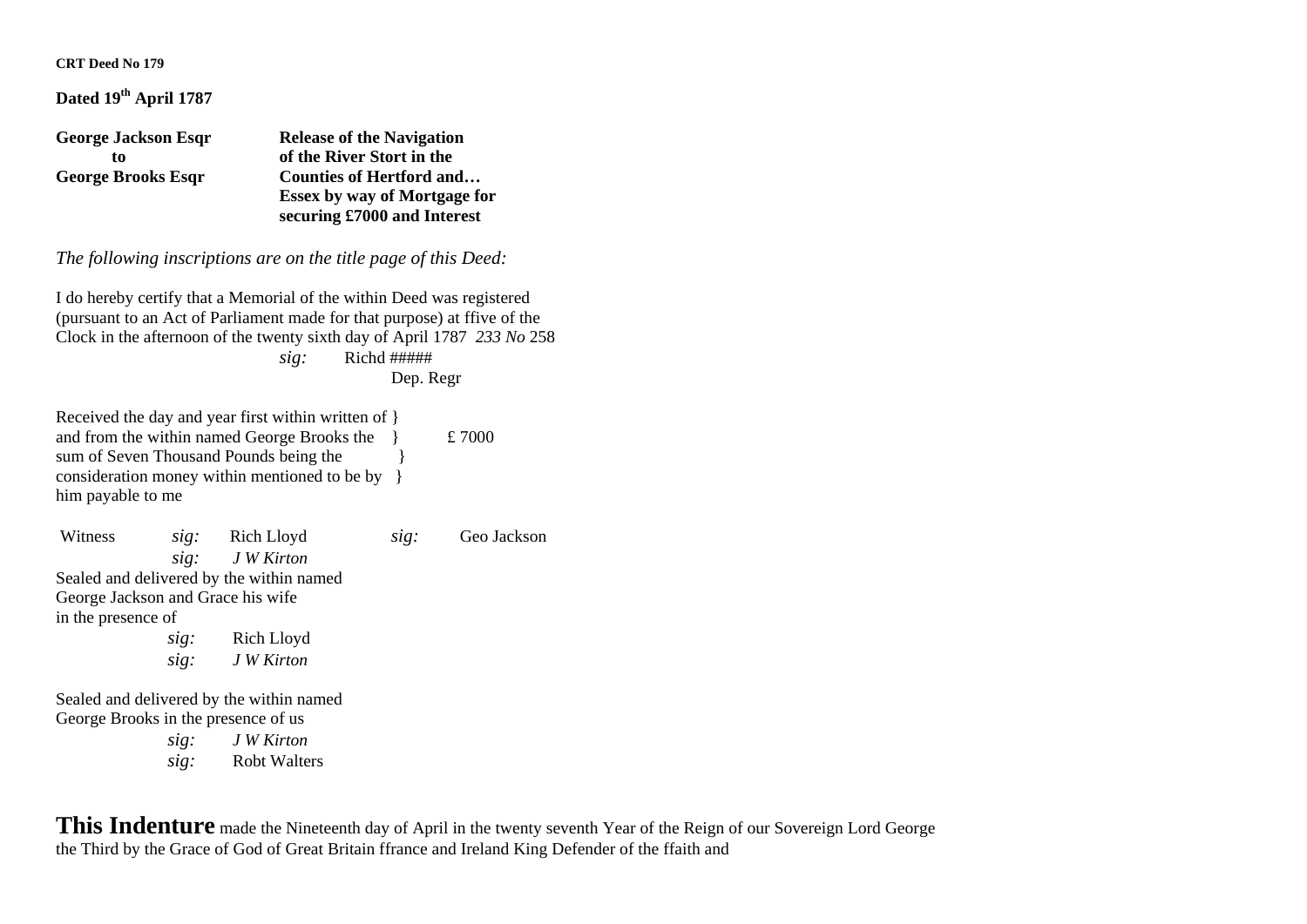so forth and in the year of our Lord One thousand seven hundred and eighty seven **Between**  George Jackson of Old Palace Yard in the parish of St Margaret Westminster in the County of Middlesex Esquire and Grace his wife of the one part and George Brooks of Green Street Grosvenor Square in the parish of Saint George Hanover Square in the County of Middlesex Esquire of the other part **Whereas** by an Act of Parliament made and passed in the sixth year of the Reign of his present Majesty intitled "**An Act** for making and continuing navigable the River Stort in the Counties of Hertford and Essex" After reciting that by an Act passed in the Thirty second year of the Reign of his late Majesty King George the Second Intitled "An Act for making the River Stort navigable in the Countys of Hertford and Essex from the new bridge in the Town of Bishop Stortford into the River Lee near a place called the Rye in the County of Hertford" It was enacted that the several persons in the said Act named should be Commissioners for making the said River Stort navigable and for putting the said Act into execution by such ways and means in such manner and with such powers and Authorities vested in them the said Commissioners for that end and purpose as in the said Act were given and directed and after further directing that after the passing the said Act the said Commissioners had in pursuance thereof had several Meetings in order to put the same into execution but from the difficulty of procuring the Loan of a sufficient sum of money upon the Security in the said Act provided for carrying on and compleating the said Navigation and from other causes of impediment appearing to the said Commissioners no progress had thitherto been made to effect the said Navigation and the said Act had proved wholly ineffectual for that purpose and after further reciting that a proposal had been made to the said Commissioners by Charles Dingley of Hampstead in the said County of Middlesex Esquire on the behalf of himself and the said George Jackson and William Masterman Esquire that in case the said Commissioners would concur in the obtaining another Act of Parliament whereby the said Charles Dingley George Jackson and William Masterman should be invested with such powers and Authorities as thereinafter mentioned and that such Tolls and Duties as thereinafter enumerated should be vested in them the said Charles Dingley George Jackson and William Masterman their Heirs and Assigns as a consideration that they would undertake at their own Expense (Exempt from all expenses thentofore incurred) and risque the making supporting maintaining and rendering effectual the said Navigation in such complete and substantial manner and subject to such methods and Restrictions as were contained in the said former and that present Act And that the said Navigation should be so perfected within ffive years after the passing of the now reciting Act and after further reciting that the said Commissioners being of opinion that the said recited Act as it then stood could not be carried into execution or the said Navigation otherwise effected than by private undertaking and having duly considered the said proposal had approved thereof and agreed to concur with the said Charles Dingley George Jackson and William Masterman in obtaining the said Act of Parliament to effectuate the said proposal and undertaking It was therefore by the now reciting Act among other things Enacted that the said Charles Dingley George Jackson and William Masterman their heirs and assigns should be and were thereby nominated and appointed Undertakers of the said Navigation and were thereby authorized and impowered and should have full power and Authority by virtue of the now reciting Act at their own Costs Charges and Risque and for their own benefit by themselves their Deputies Agents Officers Workmen Servants and Assistants to make and keep the River Stort Navigable for Boats and other Vessels from the River Lee near a place called the Rye to or near a certain Mill called the Town Mill in Bishop Stortford in the said County of Hertford by such ways and means in such manner and with such powers and authorities vested in them for that end and purpose as in the said now reciting Act are given and directed *(space)* And it was thereby further enacted that it should and might be lawful to and for the said Undertakers their Heirs or Assigns or such person or persons as they or any two of them should for that purpose appoint and no others – from time to time and at all times thereafter to ask demand recover and take to and for the proper use and behoof of them the said Undertakers their Heirs and Assigns in respect of their Charges and Expenses aforesaid for all and every or any Goods Wares Merchandizes Commodities or other things whatsoever that should be carried or conveyed in any Boat Barge or other vessel upon to or from any part of the said River Stort between the said River Lee and to or near the said Town Mill in Bishop Stortford aforesaid such Rate and Duty Rates and Duties for the same (over and besides what should or might be paid for the ffreight or carriage thereof) as the said Undertakers their Heirs or Assigns should think fit not exceeding the several Rates and Duties thereinafter mentioned that is to say For every quarter of Wheat Rye Beans or Pease – sixpence For every quarter of Malt or Oats ffourpence For every quarter of Barley or any other sort of grain not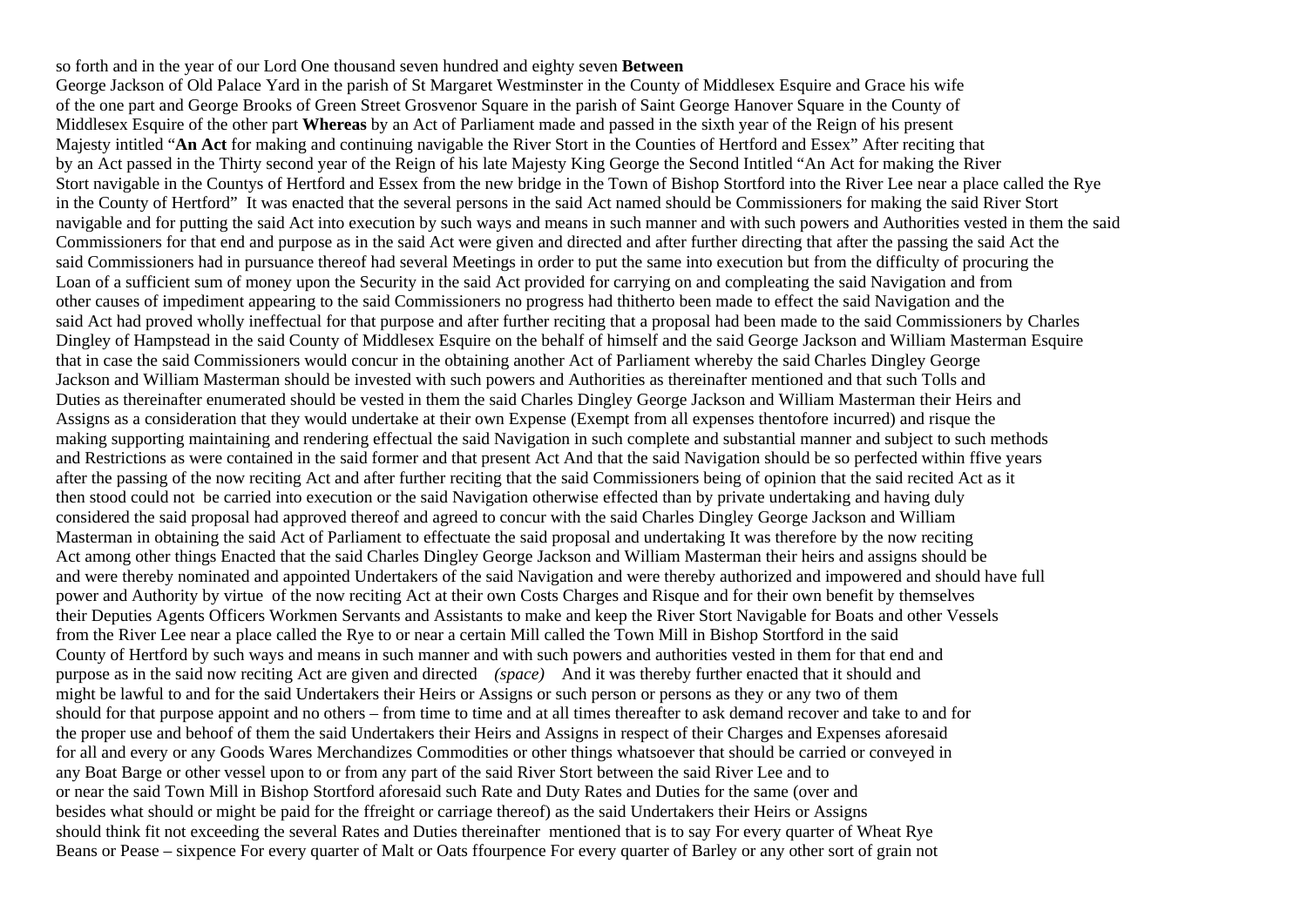before enumerated ffive pence For every Sack of Meal or ffloure containing five bushels ffourpence For every Chaldron of Coals Culm or Cinders two shillings and sixpence and so in proportion for any greater or less quantities of the Goods and Commodities aforesaid

**For** every Chaldron of Lime two shillings and sixpence and so in proportion for any greater or less Quantity than a Chaldron for every ton of Oil Cakes Malt Dust Pigeon Dung or other manure of any kind whatsoever the sum of one shilling and six pence and so in proportion for any greater or less quantity than a Ton **And** for every ton of Goods Wares Merchandizes or Commodities whatsoever not before enumerated two shillings and sixpence and so in proportion for any greater or less weight than a ton the same Rates and Duties to be paid at such place or places near the said River and in such manner as the said Undertakers their Heirs or Assigns or any two of them should think fit and powers are by the said now reciting Act given to the said Undertakers their Heirs and Assigns to sue for and compel payment of the Tolls Rates and Duties aforesaid in case of refusal neglect or denial of payment thereof **And it was thereby further Enacted** that for the more easy and effectual execution of that Act such part of the said river as was thereby intended to be made navigable should for the purpose therein aforesaid be deemed and taken to be within the said County of Essex and it was further enacted that it should and might be lawful to and for the said Undertakers to raise and contribute equally among themselves a competent sum of money for making the said River Stort navigable from the River Lee to or near the said Town Mill of Bishop Stortford aforesaid and for the other purposes of the said Act **And** that the same should be divided into three equal shares and no proprietor in such Navigation should be a proprietor of less than one share **And it was thereby further Enacted** that the said three shares should be and were thereby vested in the said Undertakers their Heirs and Assigns as and in the nature of a Tenancy in common to their and every of their proper Use and Behoof **And** they the said Undertakers their Heirs and Assigns should be intitled to the intire and neat distribution of one third part of the said Profits and Advantages that should and might arise and accrue by means of the Sum and Sums of money to be collected raised levied or recovered by Authority of the said Act and such Share and Shares should be vested in the said Undertakers their Heirs or Assigns respectively as real Estates and should be Bargained Sold Aliened and disposed of as such from time to time by the Owners and Proprietors thereof for the time being by an Instrument in writing under their respective hands and seals signed sealed and delivered in the presence of and attested by two or more witnesses of the fform Tenor or Effect following that is to say " I, A B in consideration of *(space)* paid to me by CD so hereby bargain sell and transfer unto the said C D his heirs and assigns *(space)* of the Undertaking of the Navigation of the River Stort in the Counties of Hertford and Essex Subject to such Terms and Conditions as I hold the same immediately before the execution hereof **And** I C D do hereby agree to accept the same *(space)* subject to the same Terms and Conditions **And it was further Enacted and Declared** that for the security as well of the said purchasers as of the said Undertakers such Instrument or Writing of sale and also a Duplicate or Counterpart thereof should be executed both by the seller and purchaser thereof and should be delivered to the Clerk or Clerks provided by the said Undertakers for the time being to be filed and kept for the use of the Undertakers and until such Duplicate or Counterpart should be so delivered such purchaser or purchasers should have no part or share of the profits of the said Navigation paid unto him her or them and such clerk or clerks was or were thereby required to enter such Duplicate or Counterpart in a Book or Books to be kept for that purpose **And whereas** the said Charles Dingley Dingley is since dead having first made and duly published his last Will and Testament in Writing bearing date the seventeenth day of October One thousand seven hundred and sixty nine executed in the presence of four witnesses whereby he gives several pecuniary legacies to divers persons and subject thereto and to all just demands he willed and bequeathed to his Son in Law John Smith Meggott the residue and whole of which he should die possessed of and appointed the said John Smith Meggott Sole Executor of his said Will who hath duly proved the same in the proper Ecclesiastical Court and paid or otherwise satisfied the said several legacies thereby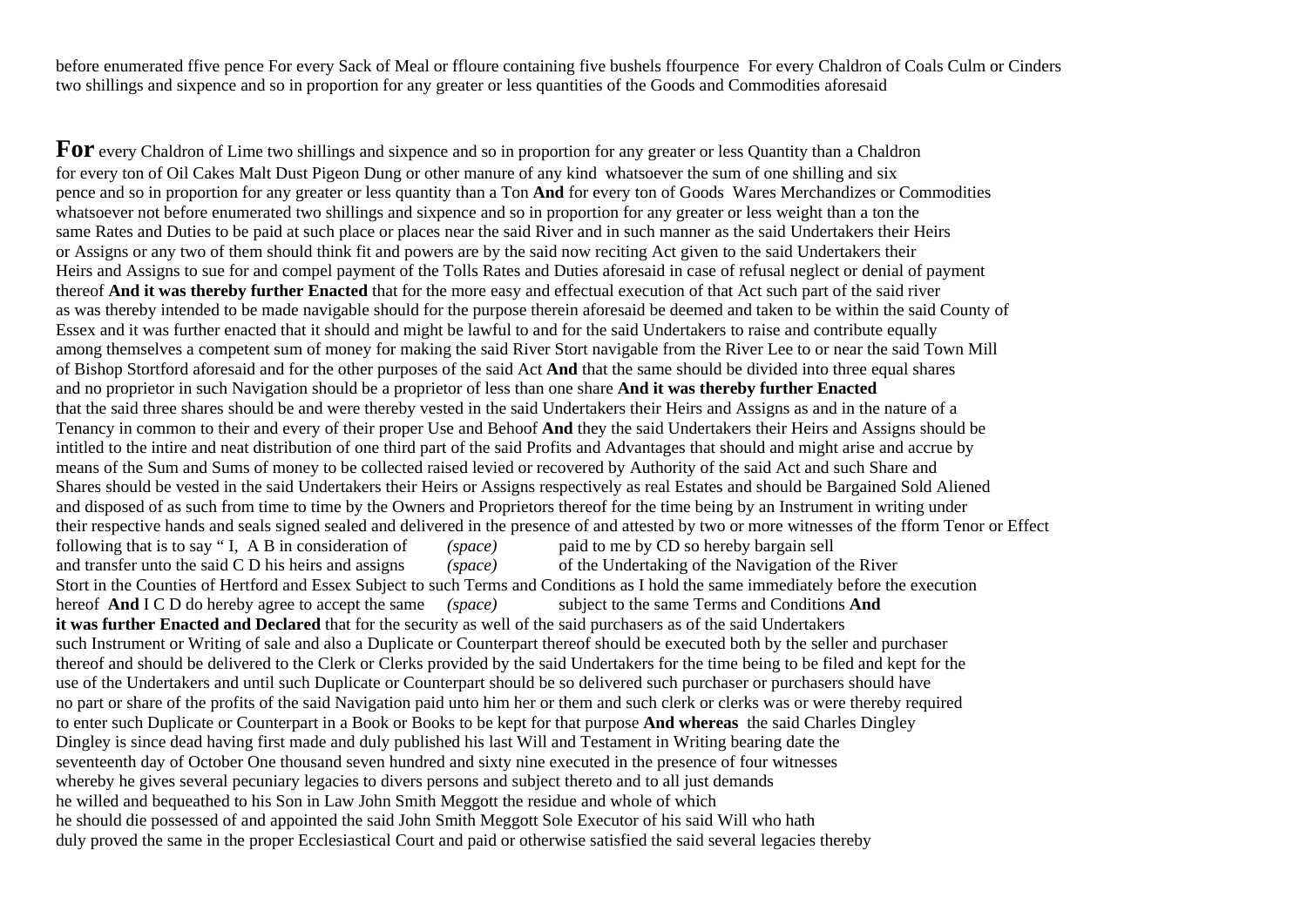given **And Whereas** the said John Smith Meggott by a certain Instrument in Writing bearing date the fifth day of March one thousand seven hundred and seventy made and executed according to the fform mentioned in the said hereinbefore recited Act did in consideration of the sum of two thousand one hundred and fifty pounds therein mentioned to be paid to him by the Honourable Samuel Barrington Bargain Sale and Transfer unto the said Samuel Barrington his Heirs and Assigns the one third share of the Undertaking of the said Navigation which by the said recited Act was vested – in the said Charles Dingley subject to such Terms and Conditions as he held the same immediately before the Execution thereof and a Duplicate of the said Transfer was delivered to and duly filed with the Clerk of the said Navigation and by him entered in a Book pursuant to the Direction of the said recited act

## duly executed

And whereas by a certain Deed Poll  $\wedge$  bearing date the fifth day of March One thousand seven hundred and seventy the said Samuel Barrington declared that a Moiety of the said Share of the said Navigation so Sold and Transferred to him as aforesaid was held by him on Account of and for the use and purpose of the said George Jackson his heirs and assigns subject to the terms and conditions aforesaid **And whereas** by Indentures of Lease and Release and Assignment bearing date respectively the thirteenth and fourteenth days of December one thousand seven hundred and eighty six and made or expressed to be made between the said Samuel Barrington by the name and description of The Honourable Samuel Barrington Vice Admiral of the White on the one part and the said George Jackson of the other part after reciting to the effect hereinbefore recited and that the said George Jackson had contracted with the said Samuel Barrington for the purchase of the Moiety of the third part or share of him the said Samuel Barrington of and in the said Navigation and of all the Estate and Interest therein at the price or sum of two thousand two hundred and fifty pounds and that he the said George Jackson had requested the said Samuel Barrington to release and convey to him and his Heirs and Assigns the other moiety of the said third part or share which he the said Samuel Barrington stood seised of as a trustee for him the said George Jackson It was witnessed that for the considerations therein mentioned He the said Samuel Barrington did Grant Bargain Release and Confirm all that the said third part or Share then late of the said Charles Dingley afterwards of the said John Smith Meggott and sold and transferred to him the said Samuel Barrington as aforesaid under or by virtue of the said therein and hereinbefore recited Act of Parliament or otherwise howsoever of and in the said Navigation or Undertaking and of and in all Lands Grounds Houses Erections Buildings Bridges Sluices Stanches Locks ffloodgates Wears Dams Winches Landing Places ffences weighbeams cranes engines and other works whatsoever of or belonging or in any wise appertaining to the said Navigation or Undertaking And of and in all and singular the tolls rates and duties granted imposed or made payable by the said recited Act and of and in all other the Profits and Advantages of the said Navigation or Undertaking and all the Estate right and Interest of the said Samuel Barrington in the premises unto and to the use of the said George Jackson his heirs and assigns for ever and it is thereby further witnessed that for the considerations thereinbefore mentioned the said Samuel Barrington did Grant Bargain Sell Assign Transfer and set over all Boats Barges with their tackle ffurniture and apparel Coals Goods and Chattels and parts and shares of Boats Barges Coals Goods and Chattels upon about or belonging to the said River Stort and the Navigation thereof or the Warehouses Erections or Buildings Lands and Grounds thereunto belonging And also all Bonds Notes and Securities made or given to or in trust for the said Undertakers or any of them in respect of the said Navigation or Undertaking and the sums thereby secured and all other Debts or Sums owing to the said Undertakers in respect of the said Navigation with full power to put in Suit and recover the same Bonds Notes Securities Sums of money and Debts in the name or names of the said Samuel Barrington his Executors or Administrators and all the right and interest of the said Samuel Barrington in the premises unto the said George Jackson his Administrators and Assigns for ever **And whereas** by Indentures of Lease and Release and Assignment bearing date respectively the twenty fifth and twenty sixth days of May in the said year of our Lord One thousand seven hundred and eighty six and made or expressed to be made between the said William Masterman of the one part and the said George Jackson of the other part for the considerations therein mentioned he the said William Masterman did Grant Bargain Sell Release and confirm under and by force or virtue of the said recited Act or otherwise howsoever

the third part or share of him the said William Masterman ^ of and in the Navigation or Undertaking for the making and keeping navigable of the River Stort in the said Counties of Hertford and Essex of and in all Lands Grounds Houses Erections Buildings Bridges Sluices Stanches Locks ffloodgates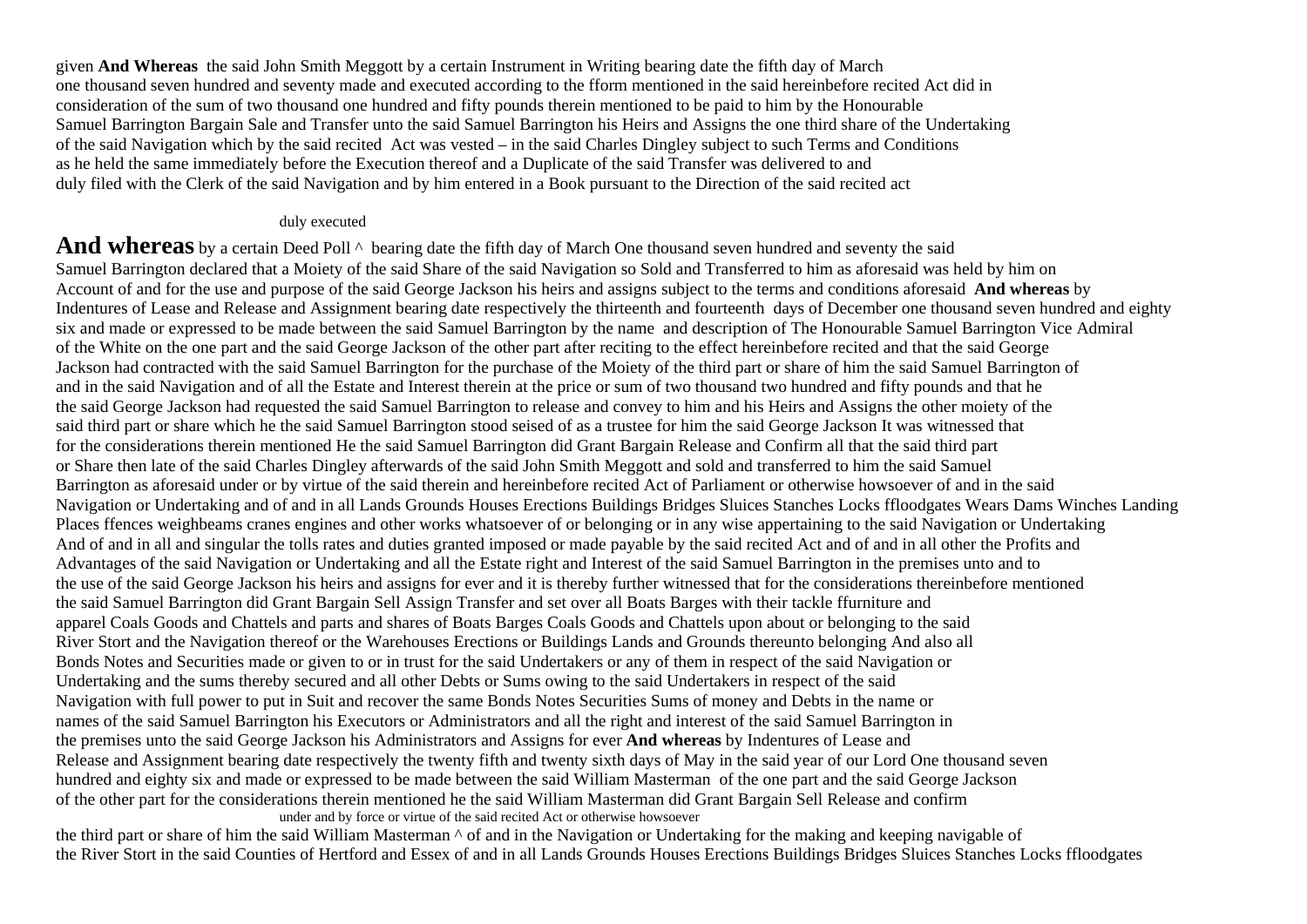Wears Dams Winches Landing places fences weighbeams cranes engines and other works whatsoever of or belonging to the said Navigation or Undertaking and of and in all and singular the tolls rates and duties granted imposed or made payable by virtue of the said recited Act and of and in all other the Profits and Advantages of the said Navigation or Undertaking and all the Estate right and Interest of the said William Masterman in the premises unto and to the use of the said George Jackson his heirs and assigns for ever and the said William Masterman for the considerations aforesaid did thereby Grant Bargain Sell Assign Transfer and set over all Boats Barges with their tackle ffurniture and apparel Coals Goods and Chattels and parts and shares of Boats Barges Coals Goods and Chattels in upon or appertaining to the said River Stort and the Navigation thereof or the Warehouses Erections or Buildings Lands or Grounds thereunto belonging and also all Bonds Notes and Securities made or given to or in trust for the said Undertakers or any of them in respect of the said Navigation or Undertaking and the sums of money thereby secured and all other debts or sums of money owing to or recoverable by the said Undertakers or any of them for or in respect of the said Navigation or Undertaking with full power and Authority to put in Suit Sue for and recover the same Bonds Notes Securities

## **Sums of Money and Debts** in the name or names of the said William Masterman his

Executors or Administrators And all the Right Interest of him the said William Masterman in the premises unto the said George Jackson his Executors Administrators and Assigns and a Duplicate of the said last recited Indentures of Lease and Release and Assignment or Transfer was delivered to and duly filed with the Clerk of the said Navigation and by him entered in a Book pursuant to the said recited Act **And whereas** the said George Jackson hath occasion to take up at Interest the sum of Seven thousand pounds and hath applied to the said George Brooks to lend him the same which hath agreed to do upon having the same secured with interest upon All the aforesaid Navigation to which the said George Jackson is now solely intitled **And whereas** at the time of the treaty for the said Loan It was agreed that the said George Jackson should convey the said Navigation to the said George Brooks by an Instrument in Writing in the form prescribed by the aforesaid recited Act in that behalf and that after the execution thereof the said George Jackson should execute to the said George Brooks a Deed of Confirmation of the said Navigation and everything thereto belonging so as to make the same redeemable on payment to the said George Brooks of the Sum of Seven thousand pounds with Interest thereon after the rate of ffive pounds per cent per annum **And whereas** in pursuance of the said recited Agreement the said George Jackson hath by an Instrument in Writing under the Hand and Seal as well of himself as of the said George Brooks signed sealed and delivered in the presence of and attested by two witnesses and bearing even date with these presents for consideration of Seven thousand pounds paid to him the said George Jackson by the said George Brooks Bargained Sold and transferred unto the said George Brooks his heirs and assigns All the Undertaking of the Navigation of the River Stort in the Counties of Hertford and Essex Subject to such Terms and Conditions as he the said George Jackson held the same immediately before the execution thereof And He the said George Brooks did thereby agree to accept the same Undertaking Subject to the same Terms and Conditions and pursuant to the directions of the said recited Act the said last recited Instrument or Writing of Sale and also a Duplicate or Counterpart thereof executed by the said George Jackson and George Brooks have been delivered to Thomas Lloyd Esquire the present Clerk of the said Navigation to be filed and kept for the use of the Undertaker or Undertakers of the said Navigation for the time being and the same Clerk hath entered such Duplicate or Counterpart in a Book kept for that purpose **Now this Indenture Witnesseth** that for and in consideration of the sum of Seven thousand pounds of lawful money of Great Britain for him the said George Jackson in hand well and truly paid by the said George Brooks at or before the sealing and delivery of these presents the receipt whereof he the said George Jackson doth hereby acknowledge and thereof and of and from every part thereof doth acquit release exonerate and discharge the said George Brooks his Heirs Executors Administrators and Assigns and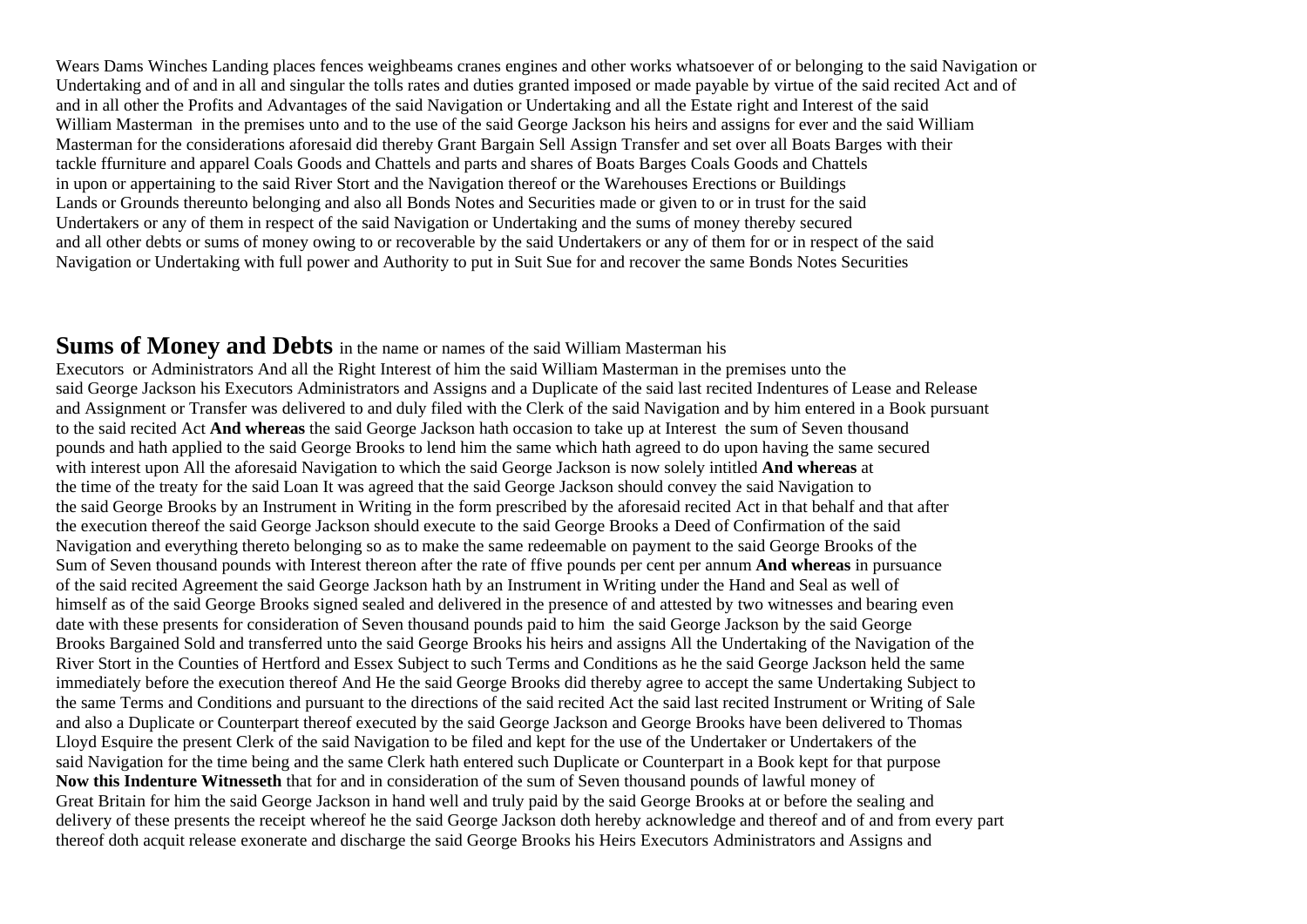every of them for ever by these presents he the said George Jackson **Hath** Granted Bargained Sold Released ratified and confirmed and by these presents **Doth** grant Bargain Sell Release Ratify and Confirm unto the said George Brooks (in his actual possession now being by virtue a Bargain and Sale to him thereof made by the said George Jackson for ffive shillings consideration by Indenture bearing date the day next before the day of the date of these presents for one whole year commencing from the day next before the day of the date of the same Indenture of Bargain and Sale and by force of the Statute made for transferring uses into possession) and to his heirs and assigns **All that** the said Navigation or Undertaking for making and keeping Navigable of the River Stort in the said Counties of Hertford and Essex or one of them **And Also All** Lands Grounds Houses Erections Buildings Bridges Sluices Stanches Locks ffloodgates Wears Dams Winches Landing places fences weighbeams cranes engines and other works whatsoever of or belonging to the said Navigation or Undertaking And all and singular the Tolls Rates and Duties granted imposed or made payable by or by virtue of the said recited Act And all and other the Profits and Advantages of the said Navigation or Undertaking And all the Estate Right and Interest of him the said George Jackson in the premises And all Deeds Evidences Books Papers Writings Escripts and Muniments touching or in any wise concerning the said Navigation or Undertaking now in the Custody or Power of him the said George Jackson or which he may or can come to or by without Suit at Law or in Equity **To have and to hold** the said Navigation or undertaking Lands Grounds Buildings Tolls Rates and Duties and all and singular other the premises hereinbefore mentioned or intended to be hereby Granted and Released Ratified and Confirmed with their and every of their Appurtenances unto the said George Brooks his Heirs and Assigns **To** the only proper use and behoof of the said George Brooks his Heirs and Assigns for ever subject nevertheless to such Terms and Conditions as the said George Jackson held the same subject to immediately before the execution of these presents and also subject to the proviso or condition for redemption hereinafter contained And for the better and more effectually conveying and assuring the said Navigation or Undertaking and premises mentioned to be hereinbefore granted and released unto and to the use of

**The** said George Brooks his Heirs and Assigns for ever but Subject to redemption as hereinafter mentioned The said George Jackson doth hereby for himself his Heirs Executors and Administrators and for the said Grace his wife Covenant and Agree with the said George Brooks his Heirs and Assigns that they the said George Jackson and Grace his wife shall and will at the costs and charges in the law of him the said George Jackson his Heirs Executors or Administrators before the end of Easter Term next ensuing the date hereof or of some other subsequent Term acknowledge and lay before his Majesty's Justices of the Court of Common Pleas at Westminster one or more ffine or ffines **Sur Conusance de droit come ceo &c** with proclamations according to the form of the statute in that case made and provided and the usual course of ffines with proclamations in such cases accustomed unto the said George Brooks and his Heirs of All the said Navigation or Undertaking Tolls Rates and Duties Lands Grounds Buildings and Hereditaments hereby Granted and Released Ratified and confirmed by such apt and convenient named quantities qualified numbers of acres and other descriptions to comprise the same as shall be thought meet which said ffine or ffines it is hereby declared and agreed by and between the said parties hereto shall be and enure unto and for the only proper use and behoof of the said George Brooks his Heirs and Assigns for ever subject to the proviso for redemption hereinafter contained and to or for no other use intent or purpose whatsoever **Provided always** nevertheless And it is hereby declared by and between the said parties to these presents the said George Brooks doth hereby for himself his Heirs Executors and Administrators Covenant promise and agree with the said George Jackson his Heirs Executors and Administrators and Assigns that if the said George Jackson his Heirs Executors or Administrators shall and do well and truly pay or cause to be paid unto the said George Brooks his Executors Administrators or Assigns the full and just sum of Seven thousand pounds of lawful money of Great Britain together with Interest for the same at and after the rate of five pounds for each one hundred pounds by the year on the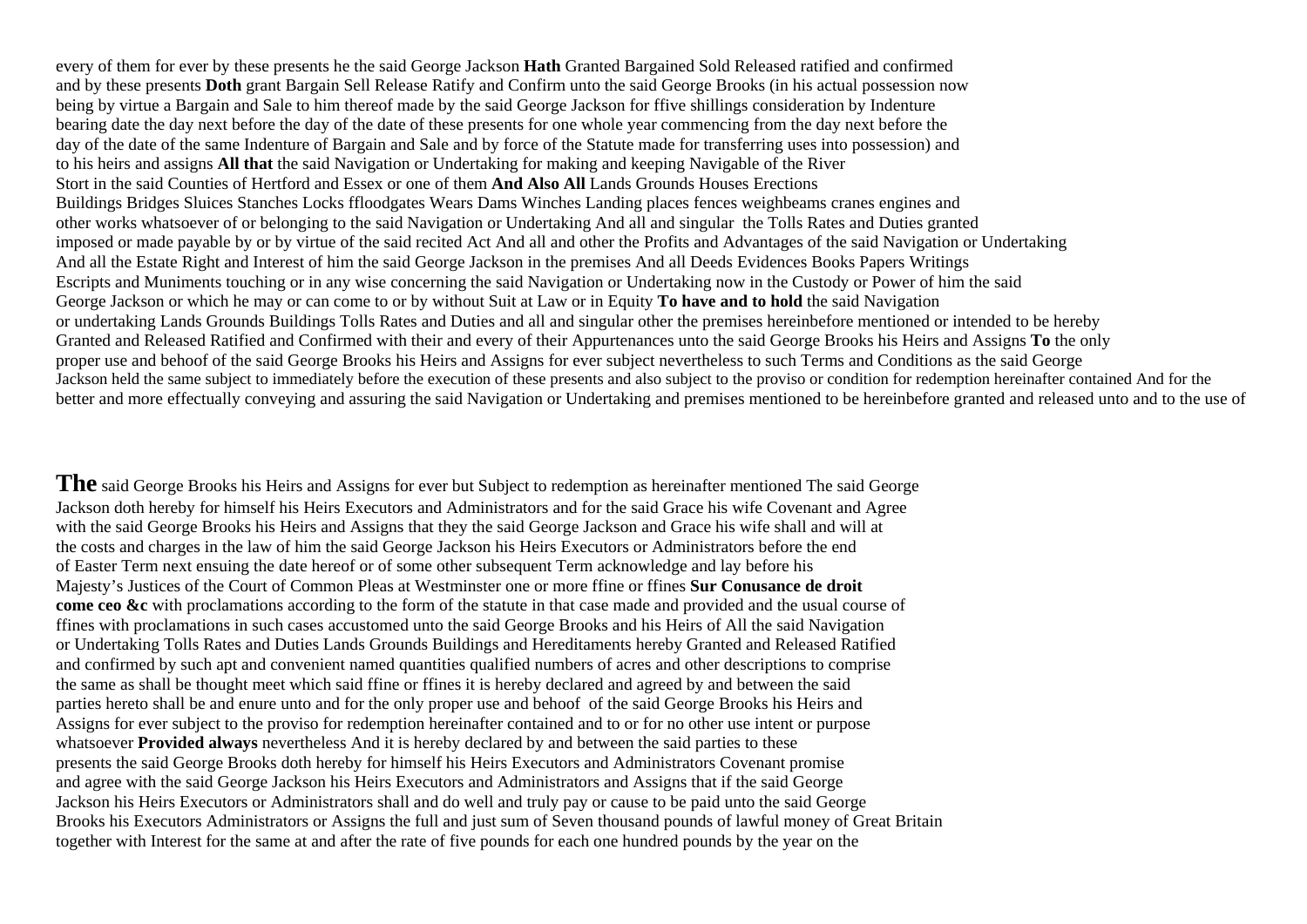Ninteenth *(sic)* day of October next ensuing the date of these presents without any deduction defalcation or abatement out of the same or any part thereof for in respect of any charges assessments payments or other cause matter or thing whatsoever taxed charged or imposed or to be taxed charged or imposed upon the aforesaid premises or any of them or upon or upon the said George Brooks his Heirs Executors Administrators or Assigns or any of them in respect thereof by Authority of Parliament or otherwise howsoever then and in such case and at any time thereafter he the said George Brooks his Heirs Executors Administrators and Assigns respectively shall and will upon the request and at the costs and charges of the said George Jackson his Heirs Executors Administrators or Assigns convey and assign or cause to be conveyed and assigned unto the said George Jackson his Heirs Executors Administrators or Assigns respectively or unto such other person or persons as he or they shall for that purpose nominate and appoint all and every the said Navigation or Undertaking and all and singular other the Hereditaments and premises by the said Instrument in writing of even date herewith Bargained Sold and Transferred and hereby or mentioned or intended to be hereby Granted Conveyed Assigned Ratified and Confirmed as aforesaid free from all incumbrances made or done or to be made or done by the said George Brooks his Heirs Executors and Administrators or Assigns or of or by any other person or persons claiming or to claim under or in trust for him them or any of them anything herein contained to the contrary thereof in any wise notwithstanding (And then one Bond or Obligation bearing even date herewith and made and entered into by the said George Jackson to the said George Brooks for better securing the repayment of the said sum of Seven thousand pounds and interest in manner aforesaid shall be delivered up to be cancelled) **And** the said George Jackson for himself his Heirs Executors and Administrators doth Covenant promise and agree to and with the said George Brooks his Heirs Executors and Administrators and Assigns by these presents in manner following (that is to say) that the said George Jackson his Heirs Executors or Administrators shall and will well and truly pay or cause to be paid unto the said George Brooks his Executors Administrators or Assigns the said sum of Seven thousand pounds together with interest for the same at the rate and time and in manner and form aforesaid without any deduction or abatement for taxes or as aforesaid according to the true intent and meaning of these presents **And further** that it shall and may be lawful to and for the said George Brooks his Heirs Executors and Administrators and Assigns respectively from time to time and at all times from and after default shall happen to be made of or in payment of the said sum of Seven thousand pounds and interest or any part thereof contrary to the form and effect of the aforesaid proviso and Covenant for payment of the same and the true intent and meaning of these presents peaceably and quietly to enter into and upon and to have hold and to occupy possess and enjoy the said Navigation and Undertaking and other the Hereditaments and premises hereby or mentioned or inscribed to be

Hereby Granted Conveyed and Assigned respectively as aforesaid and to receive and take the Tolls Rates and Duties Rents Issues and profits thereof and of every part thereof to and for his and their own use and benefit without the lawful let suit trouble denial eviction or interruption of or by the said George Jackson his Heirs Executors Administrators or Assigns or of or by any other person or persons whomsever And that free and clear and freely and clearly acquitted exonerated and discharged or otherwise by the said George Jackson his Heirs Executors or Administrators well and sufficiently saved defended kept harmless and indemnified of from and against all and all manner of former and other gifts Grants Bargains Sales Jointures Powers Title of Dower Wills Intails Statutes Recognizances Judgements Extents Executions and of from and against all and singular other Estates Titles Troubles Charges and Incumbrances whatsoever had made done committed occasioned or suffered or to be had made done committed occasioned or suffered by the said George Jackson His Heirs Executors Admors or Assigns or any of them or any other person or persons whomsoever **And Moreover** that the said George Jackson his Heirs Executors or Administrators and all and every other person or persons having or lawfully claiming or who shall or may have or lawfully claim any Estate Right Title Trust or Interest of in to or out of the said Navigation and Undertaking and other the hereditaments and premises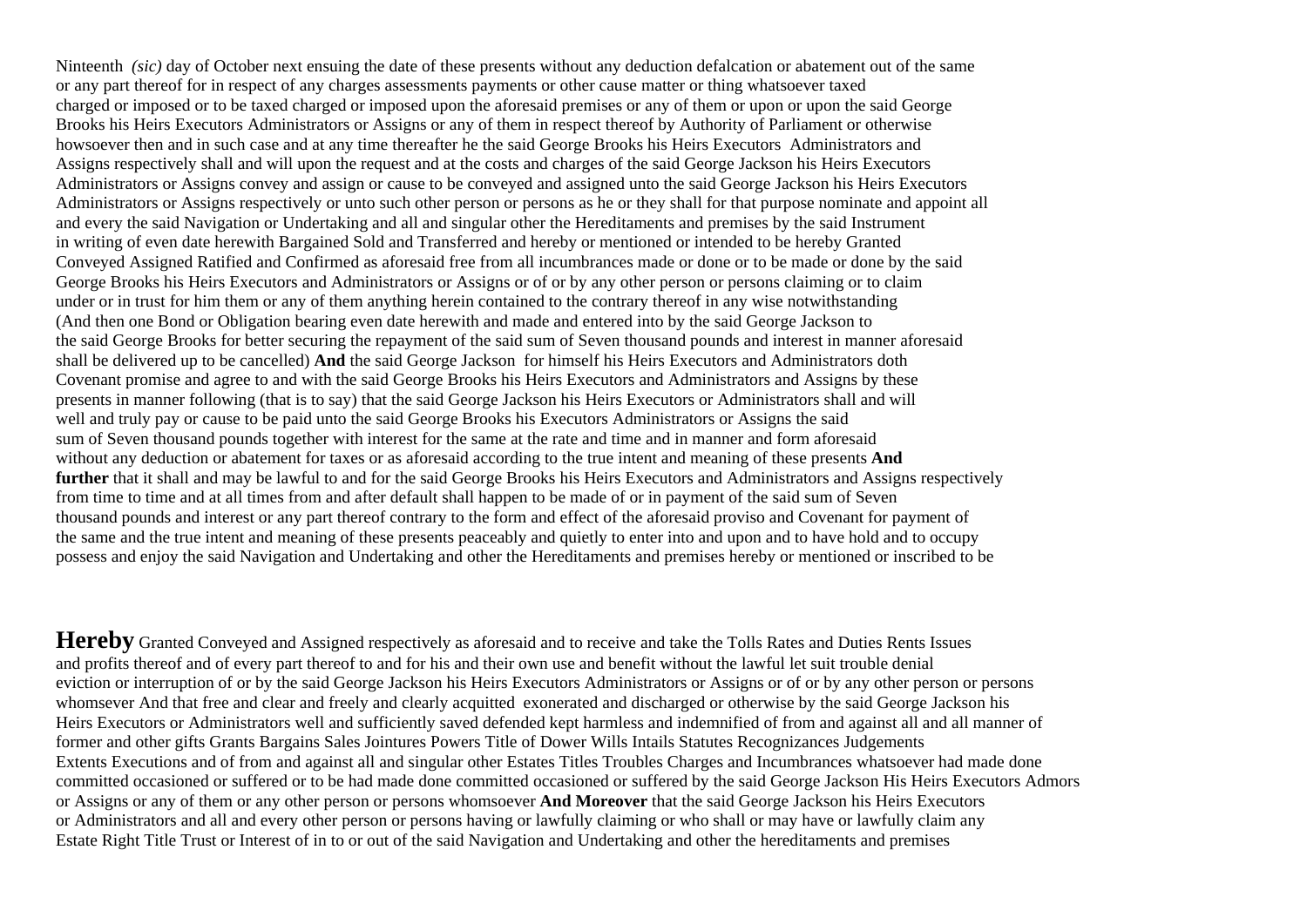hereby or mentioned or intended to be hereby Granted and Conveyed Ratified and Confirmed respectively or any of them or any part of them shall and will from time to time and at all times from and after default shall happen to be made of or in payment of the said sum of Seven thousand pounds and interest or any part thereof contrary to the form and effect of the aforesaid proviso and Covenant for payment of the same upon every reasonable request and at the costs and charges in the law of the said George Brooks his Heirs Executors Administrators or Assigns make do acknowledge levy suffer and execute or cause or procure to be made done or acknowledged levied suffered and executed all and every such further and other lawful and reasonable Acts Deeds and things Deviced Conveyanced and Assuranced in the law whatsoever for the further better more perfect and absolute Granting Conveying Assigning and Assuring Ratifying and Confirming of the said Navigation and undertaking Tolls Rates and Duties and all and singular other the Hereditaments and Premises hereby or mentioned or intended to be hereby Granted Conveyed and Assigned Ratified and Confirmed with their and every of their Appurtenances unto him the said George Brooks his Heirs Executors Administrators and Assigns for and during the respective Estates Terms and Interests therein hereinbefore or mentioned or intended to be hereinbefore Granted and Assigned Ratified and Confirmed respectively as aforesaid subject nevertheless to such Terms and Conditions as the same were subject to at or immediately before the execution of these presents freed and absolutely discharged of and from the aforesaid proviso or agreement and all other provisoes or agreements for redemption of the premises or any part thereof and all equity thereupon as by the said George Brooks his Heirs Executors Administrators or Assigns or his or their their Council learned in the law shall be reasonably advised or devised and **And** it is hereby declared and agreed by and between the said parties to these presents that in the mean time and until Default shall happen to be made of or in payment of the said sum of seven thousand pounds or any part thereof or of the interest thereof or of any part thereof contrary to the form and effect of the aforesaid proviso and Covenant for payment of the same it shall and may be lawful to and for the said George Jackson his Heirs Executors Administrators and Assigns respectively peaceably and quietly to leave hold and enjoy all and singular the said Navigation or Undertaking and all and similar other the hereditaments and premises hereby or mentioned or intended to be hereby Granted Conveyed and Assigned Ratifyed and Confirmed and to receive and take the Tolls Rates and Duties Issues and Profits thereof and of every part thereofto and for his and their own use and benefit without the lawful let suit trouble or interruption of the said George Brooks his Heirs Executors Administrators or Assigns or of or by any other person or persons lawfully claiming or to claim by from or under him them or any of them **And Whereas** the Right Reverend ffather in God John by Divine Permission Lord Bishop of Rochester Dean of the Collegiate Church of Saint Peter in Westminster and the Chapter of the same Church by their Indenture of Lease under their Common Seal duly executed bearing date on or about the twenty sixth day of ffebruary which was in the year of our Lord one thousand seven hundred and eighty two Did Demise Grant and to fform let unto the said George Jackson All that their piece or parcel of Ground and the two new Brick Messuages or Tenements thereupon erected and built situate lying and being in Old Palace Yard in Westminster aforesaid abutting east on Old Palace Yard aforesaid and containing there in front from north to south sixty three feet and nine inches of Assize or thereabouts abutting west on the Garden Wall belonging to the prebendal house late in the occupation of the Reverend Doctor Hoare and now in the occupation of Mr Burrow and containing there in breadth from north to south thirty three feet eight inches of Assize little more or less abutting north on Ground and and Buildings demised severally by Anthony Fell and Phillip Dumaresq Esquire and others and containing there in several dimensions in depth from east to west One hundred and twenty three feet

**Eight** inches of Assize little more or less abutting south on Ground and Buildings in the tenure of Sir James Langham baronet and containing there in depth from east to west One hundred and twenty three feet of Assize little more or less which said premises are more particularly described in the plan thereto annexed Together with all other Houses Buildings Sheds Cellars Sollars Ways Waters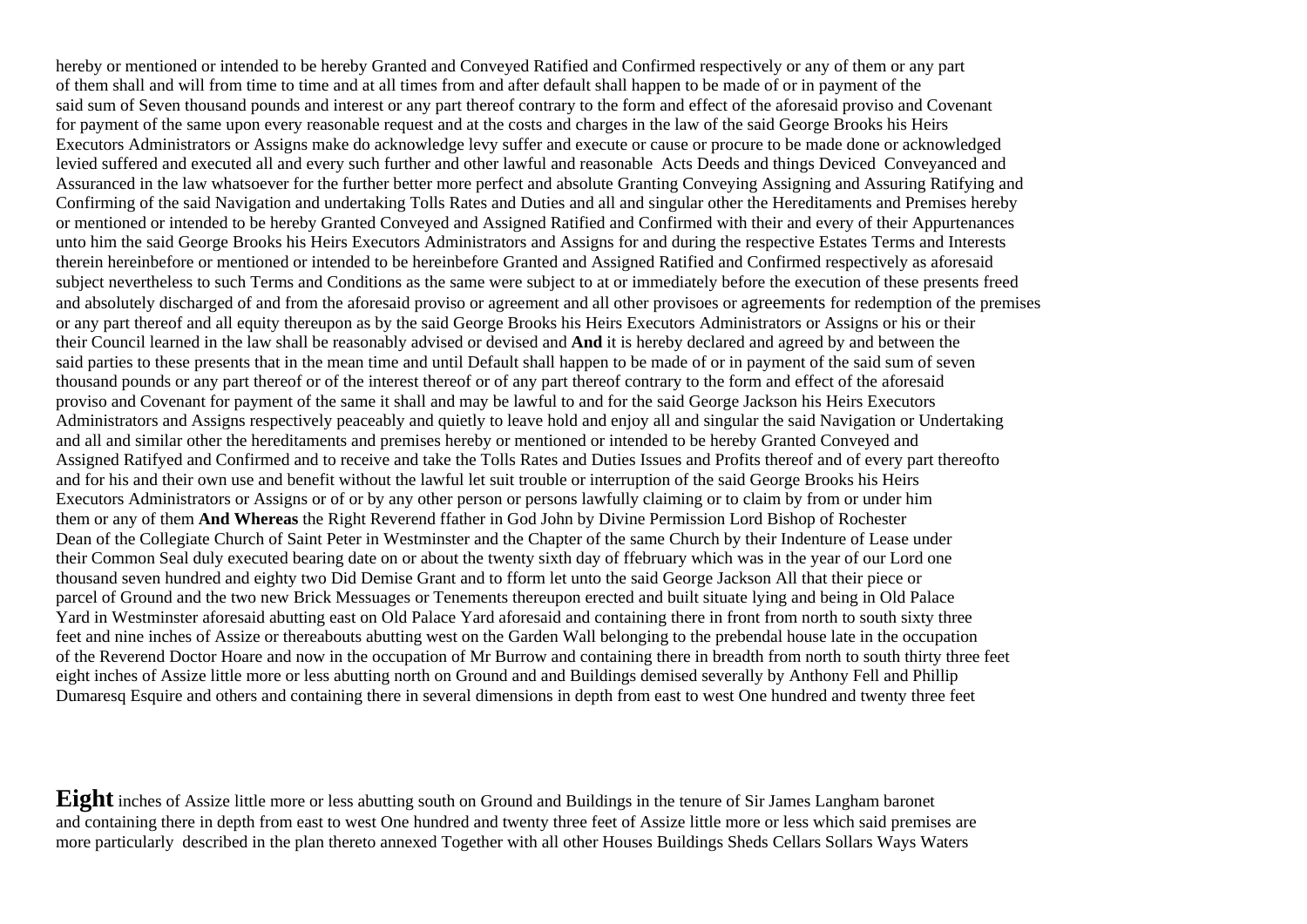Easements and appurtenances whatsoever to the said piece or parcel of Ground Messuages or Tenements and premises belonging or in any wise appertaining **To hold** the same unto the said George Jackson his Executors Administrators and Assigns from the feast of St Michael the Archangel then last part unto the full end and term of forty years from thence next following and fully to be compleat and ended at and under such yearly rent and subject to the performance of such Covenants Provisoes and Agreements as in the said Indenture of Lease are contained and in the said Indenture of Lease is contained a Covenant on the part and behalf of the said George Jackson his Heirs Executors Administrators and Assigns to the effect following (that is to say) that it should not be lawful to any the Executors Administrators or Assigns of the said George Jackson after his decease Cessation Grant or Dimission which soever it should be the said Messuages or Tenements and other the premises with their Appurtenances or any part thereof to enter or in any wise to occupy the residue of the years of the said term without a new Grant of the said Dean and Chapter or their Successors of the residue of the years of the term aforesaid therein then to come and unexpired in form of all the Covenants in the now reciting Indenture contained within two months next after such decease cessation Grant or Dimission which soever it should be made or to be made to the said Executors Administrators or Assigns or to one of them in his and their own proper name or names under the Common Seal of the said Dean and Chapter after the custom used with the fees accustomed under pain of loss and forfeiture of his and their claim and estate of and in the premises during the said term as in and by the said in part recited Indenture of Lease reference thereunto being had will more fully and at large appear **Now this Indenture further Witnesseth** that for the consideration aforesaid and for the further and better securing the repayment of the said Seven thousand pounds and interest or any part thereof he the said George Jackson doth hereby for himself his Heirs Executors and Administrators Covenant Promise and Agree to and with the said George Brooks his Executors Administrators and Assigns that he the said George Jackson his Executors or Administrators shall and will upon the request of the said George Brooks his Executors Administrators or Assigns but at the proper costs and charges of the the said George Jackson his Heirs Executors or Administrators make application to use his and their utmost endeavours to obtain from the said Dean and Chapter of Westminster or their successors a new Lease of the said Messuages and Tenements and other the premises comprised in the said hereinbefore recited Indenture of Lease in the name of the said George Brooks his Executors or Administrators for and during all the residue then to come and unexpired of the said term of forty years in form of all the covenants in the said hereinbefore recited Indenture of Lease contained **And Also** shall and will at his and their own costs and charges from time to time and at such times and in such manner as the Lease of the said demised premises hath been usually renewed during so long time as the said sum of Seven thousand pounds or any part thereof shall continue at interest upon the said hereinbefore recited Security make application to the said Dean and Chapter or their Successors and use his and their utmost endeavour to obtain in form aforesaid in the name of the said George Brooks his Executors Administrators or Assigns a renewal of the Lease for the time being of the said Messuages or Tenements and Premises for a further Term of Forty Years or for so many years as the said Dean and Chapter or their Successors shall be willing to grant the same all which renewed leases as well as the present subsisting lease until the same shall be renewed shall be vested in the respective lessees thereof for the purpose of securing the repayment of the said sum of Seven thousand pounds and Interest unto the said George Brooks his Executors Administrators and Assigns and subject to the like proviso for redsemption as is hereinbefore contained **And lastly** the said George Brooks doth hereby for himself and his Heirs Executors and Administrators Covenant promise and agree to and with the said George Jackson Executors Administrators and Assigns That the said George Brooks his his Executors Administrators or Assigns shall and will from and immediately after the payment of the said sum of seven thousand pounds and interest in tax the said Messuages or Tenements and premises contained in the said hereinbefore recited Indenture of Lease shall then be vested in him or them by virtue of any Lease procured in pursuance of the Covenants hereinbefore for that purpose contained upon the request and at the costs and charges of the said George Jackson his Executors Administrators or Assigns Assign and Assure or raise or procure to be assigned and assured unto the said George Jackson his Executors Administrators or Assigns or unto such other person or person *(sic)* as he or they shall appoint all and every the said Messuages and Tenements and premises contained in the said hereinbefore recited Indenture of Lease with their and every of their appurtenances for and during all the residue and remainder of such estate term and interest as